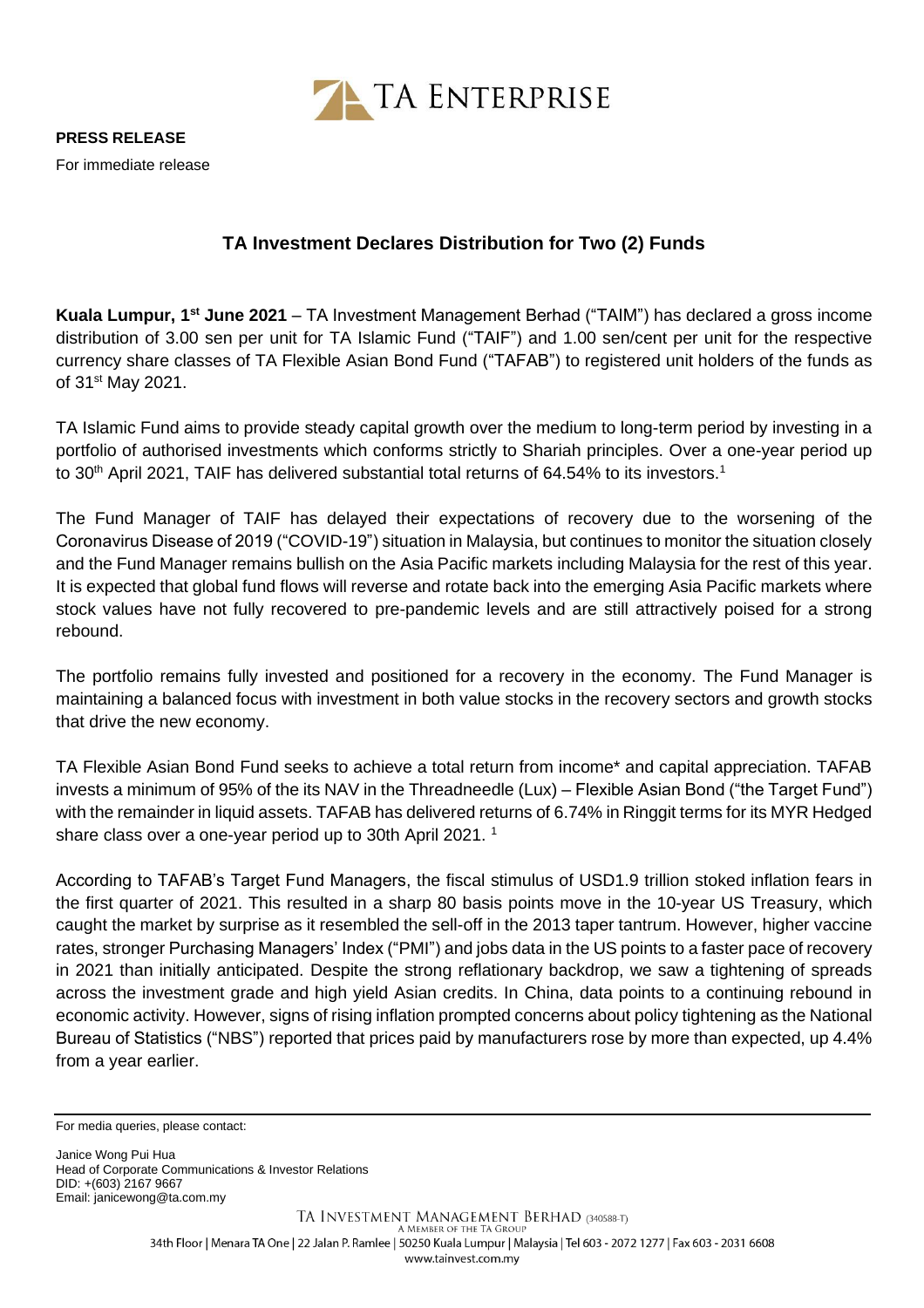

Prospects for growth recovery and manageable default rates continue to bode well for the region's dollar bond market. In China, tighter policies in the property development market via 'three-red-lines' testing and restricted access to bank financing are driving up refinancing risks for the weaker property firms. The Target Fund Managers' disciplined approach in buying the better-quality papers will stand to benefit from the tightening spreads. Outside of China, a secondary COVID-19 wave has resurged in several Asian countries including India, Malaysia, Singapore and Taiwan. For India, the potential risk to sovereign rating stability merits attention, especially given the pressure on the country's fiscal deficit and growth prospects. While the pandemic will weigh on Gross Domestic Product ("GDP") growth for the financial year ending March 2022, Standard & Poor's ("S&P") expects a slightly faster pace of growth in the ensuing two years.

*Source: TA Investment Management Berhad and Columbia Threadneedle Investments Ltd (the Target Fund Managers of TAFAB) as at 31st May 2021*

*<sup>1</sup>Lipper for Investment Management, as at 30 April 2021. \*The regular income could be in the form of units or cash.*

**– END –**

For media queries, please contact:

Janice Wong Pui Hua Head of Corporate Communications & Investor Relations DID: +(603) 2167 9667 Email[: janicewong@ta.com.my](mailto:janicewong@ta.com.my)